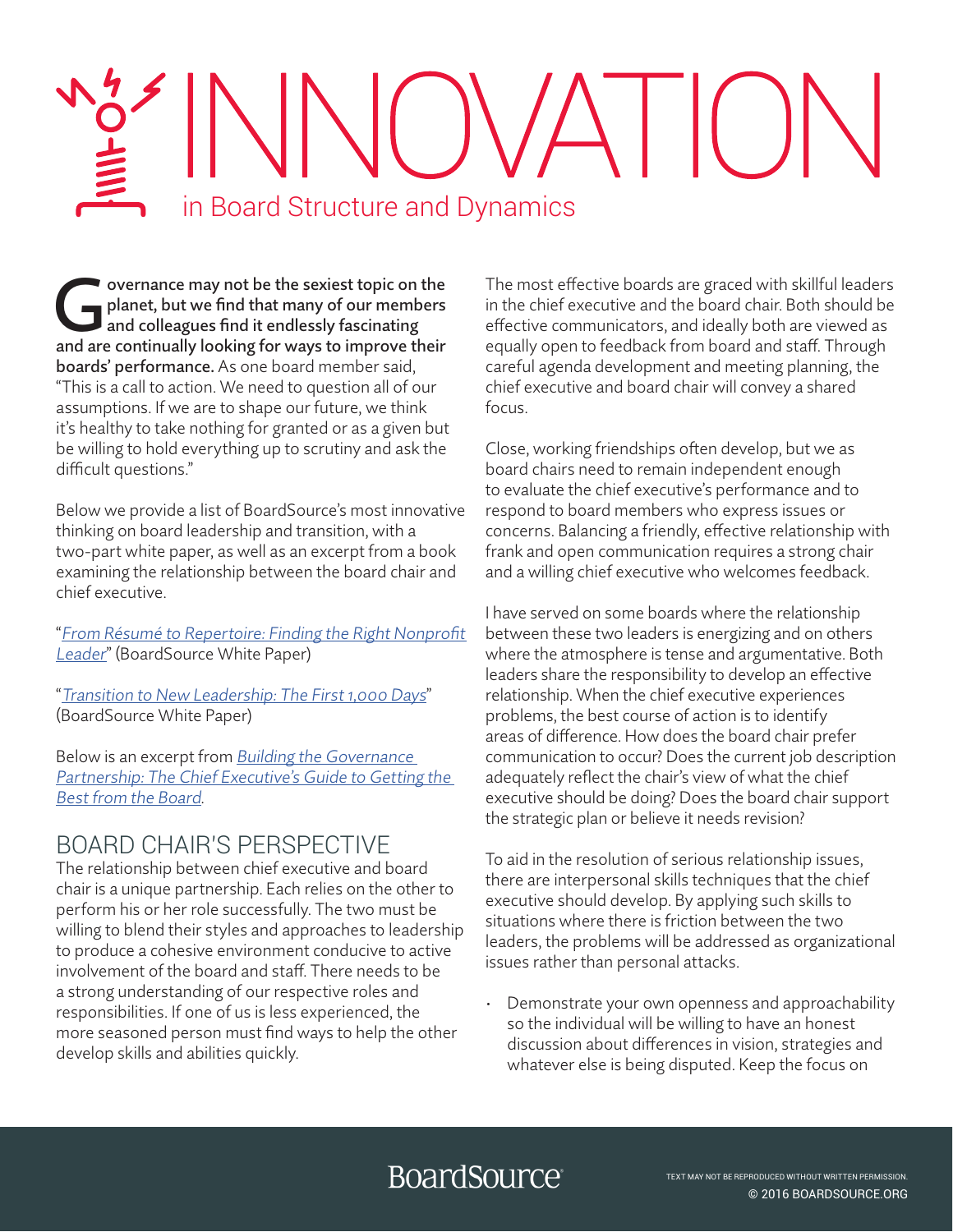your desire to understand the individual's point of view.

- Diffuse anger and conflict focusing the discussion toward efforts to clarify and resolve differences. Ask clarifying questions such as: "Help me understand what you'd like me to do" and "What's one thing you would like me to do differently?"
- Learn how to read people. People are all different and identifying what motivates them, what their goals are and how they define success all help the chief executive understand how to work more effectively. Frame your suggestions based on how your "audience" will receive the message. Behavioral psychology sections in bookstores are good places to look for resources to help develop "people reading" skills. BoardSource's toolkit [Boardroom Chemistry:](https://my.boardsource.org/eweb/DynamicPage.aspx?Action=Add&ObjectKeyFrom=1A83491A-9853-4C87-86A4-F7D95601C2E2&WebCode=ProdDetailAdd&DoNotSave=yes&ParentObject=CentralizedOrderEntry&ParentDataObject=Invoice%20Detail&ivd_formkey=69202792-63d7-4ba2-bf4e-a0da41270555&ivd_cst_key=00000000-0000-0000-0000-000000000000&ivd_prc_prd_key=29FE5F2D-7869-416C-B1E7-8825DAB1A2D1) [Getting Your Board to Govern as a Team](https://my.boardsource.org/eweb/DynamicPage.aspx?Action=Add&ObjectKeyFrom=1A83491A-9853-4C87-86A4-F7D95601C2E2&WebCode=ProdDetailAdd&DoNotSave=yes&ParentObject=CentralizedOrderEntry&ParentDataObject=Invoice%20Detail&ivd_formkey=69202792-63d7-4ba2-bf4e-a0da41270555&ivd_cst_key=00000000-0000-0000-0000-000000000000&ivd_prc_prd_key=29FE5F2D-7869-416C-B1E7-8825DAB1A2D1) also offers insight on how successful boards have figured out how to make the most of the various relationships (chief executive to board, board chair to board, and board member to board member) so that the work of the board assumes greater importance than any individual or relationship.
- Use the strategic plan to help evaluate whether the issue is critical, nice but not necessary, or really not germane to the goals and objectives of the organization. Sometimes issues are the result of differing opinions about what should be the focus of the organization. Until this is resolved, the tension will remain.

Once the concerns are fully discussed, both leaders should have a common understanding of how best to fulfill the mission of the organization together. After all, that's what should be the driving force for all their actions.

#### CHIEF EXECUTIVE'S STORY

When I first took a job as a chief executive, I was not certain that my level of maturity and experience was up to the task. I was somewhat astounded that I was selected for such a responsible position having never held a chief executive job before. I felt the weight of the world on my shoulders as I anticipated trying to live up to the organization's trust and expectations.

I set out to produce far more than the small organization was capable of and expected a far higher level of achievement than it was prepared to produce. I obsessed over every move to avoid a misstep or a failure. I believed that the board trusted me to do the right thing, and I was going to push myself into a froth to figure out what the right thing was, if I didn't already know — and there was a lot more I didn't know than I did know. I had also inherited an \$80,000 deficit and no money in the bank.

The staff thought I was crazy. They complained of micromanagement, and some headed for the hills, only adding to the stress. I developed an ulcer at age 30. Luckily, the board chair was a wise individual, experienced in the game of life. She told me that the board recognized my raw talent and my desire to make a difference. She shared that the board was in there for the long haul to work with me to bring the organization back to stability and then to growth. She reminded me that my role was to work with her to tap every treasure the board had to offer and provide the structure and support to board members to help put their treasures to work to benefit the mission. She provided the perspective I needed to invite her and members of the board to share ownership for the organization and stop thinking I should save the world alone. She reinforced that I was chosen for the position because I was 100 percent genuine. I knew myself, accepted who I was, and had a hunger to improve.

What a relief! I accepted that it was OK for me to be "just human," and that might just be the best part of me. Understanding that the board had to be a partner in my work as a chief executive was a wonderful gift that this board chair gave me. She worked with me to develop a list of immediate needs, organize meetings with board members to invite their participation and resources in stabilizing the organization, and inspire board members to take an active role in getting us back on track. She made board members feel confident that the organization was going places and convinced them that they needed to recruit new board and committee members to enjoy the success ahead. Within one year, our finances were stable, committees with fresh new leadership were in place, and non-doer board members were replaced by active participants eager to join the cause.

## **BoardSource**